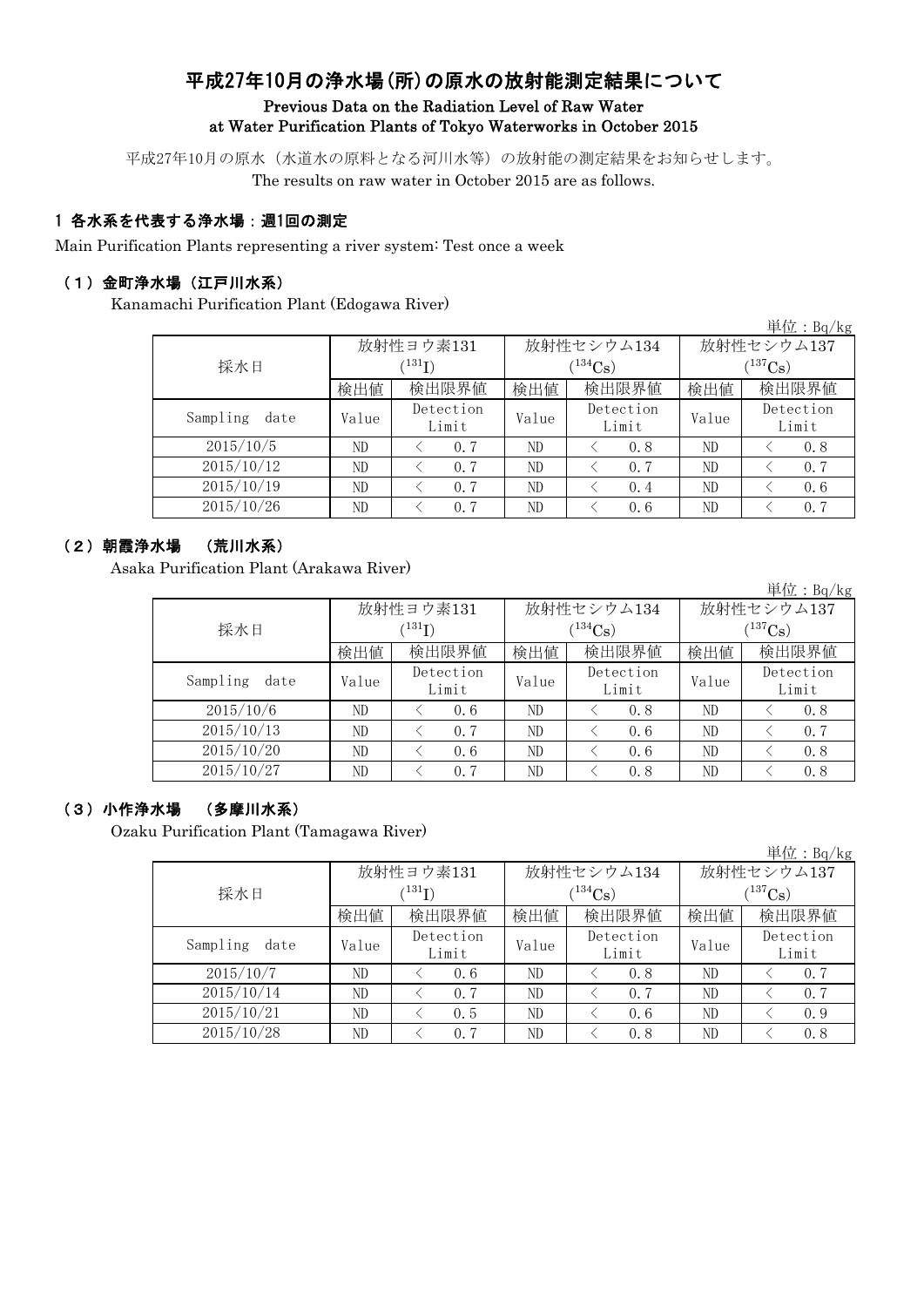## (4)東村山浄水場 (多摩川・荒川水系)

Higashi-murayama Purification Plant (Tamagawa・Arakawa River)

|                  |       |                             |       |                    |              | $\vert \dot{\Xi} \vert \dot{\Xi}$ : Bq/kg |  |
|------------------|-------|-----------------------------|-------|--------------------|--------------|-------------------------------------------|--|
|                  |       | 放射性ヨウ素131                   |       | 放射性セシウム134         | 放射性セシウム137   |                                           |  |
| 採水日              |       | $\langle ^{131}\mathrm{I})$ |       | $(^{134}Cs)$       | $(^{137}Cs)$ |                                           |  |
|                  | 検出値   | 検出限界値                       | 検出値   | 検出限界値              | 検出値          | 検出限界値                                     |  |
| Sampling<br>date | Value | Detection<br>Limit          | Value | Detection<br>Limit | Value        | Detection<br>Limit                        |  |
| 2015/10/1        | ND    | 0.7                         | ND    | 0, 6               | ND           | 0.7                                       |  |
| 2015/10/8        | ND.   | 0, 6                        | ND    | 0.7                | ND           | 0.8                                       |  |
| 2015/10/15       | ND    | 0, 6                        | ND    | 0.6                | ND           | 0.7                                       |  |
| 2015/10/22       | ND.   | 0.7                         | ND    | 0.5                | ND           | 0.7                                       |  |
| 2015/10/29       | ND    | 0.7                         | ND    | 0.7                | ND           | 0.7                                       |  |

### (5)長沢浄水場 (相模川水系)

Nagasawa Purification Plant (Sagamigawa River)

|                  |       |                    |       |                    |              | 単位: $Bq/kg$        |  |
|------------------|-------|--------------------|-------|--------------------|--------------|--------------------|--|
|                  |       | 放射性ヨウ素131          |       | 放射性セシウム134         | 放射性セシウム137   |                    |  |
| 採水日              |       | $\rm \, (^{131}I)$ |       | $(134)$ Cs)        | $(^{137}Cs)$ |                    |  |
|                  | 検出値   | 検出限界値              | 検出値   | 検出限界値              | 検出値          | 検出限界値              |  |
| Sampling<br>date | Value | Detection<br>Limit | Value | Detection<br>Limit | Value        | Detection<br>Limit |  |
| 2015/10/2        | ND    | 0, 6               | ND    | 0, 6               | ND           | 0.7                |  |
| 2015/10/9        | ND    | 0.6                | ND    | 0.6                | ND           | 0.7                |  |
| 2015/10/16       | ND    | 0.7                | ND    | 0.7                | ND           | 0.8                |  |
| 2015/10/23       | ND    | 0.7                | ND    | 0.7                | ND           | 0.8                |  |
| 2015/10/30       | ND    | 0, 6               | ND    | 0, 6               | ND           | 0, 6               |  |

## 2 その他の主要浄水場:概ね月1回の測定

Other Main Purification Plants: Test mostly once a month

| 浄水所                 | 採水日<br>水源                  |                  | 放射性ヨウ素131<br>$(^{131}I)$ |                    |       | 放射性セシウム134<br>$(^{134}Cs)$ | $+12.597$ Kg<br>放射性セシウム137<br>$(^{137}Cs)$ |                           |
|---------------------|----------------------------|------------------|--------------------------|--------------------|-------|----------------------------|--------------------------------------------|---------------------------|
|                     |                            |                  | 検出値                      | 検出限界値              | 検出値   | 検出限界値                      | 検出値                                        | 検出限界値                     |
| Monitoring<br>point | Water<br>resource          | Sampling<br>date | Value                    | Detection<br>Limit | Value | Detection<br>Limit         | Value                                      | Detection<br>Limit        |
| 境<br>Sakai          | 多摩川水系<br>Tamagawa<br>River | 2015/10/1        | ND                       | 0.7<br>$\langle$   | ND    | 0.6<br>$\langle$           | ND                                         | 0.7<br>$\lt$              |
| 三郷<br>Misato        | 江戸川水系<br>Edogawa<br>River  | 2015/10/6        | ND                       | 0.6<br>$\langle$   | ND    | 0.6<br>$\langle$           | ND                                         | 0.6<br>$\lt$              |
| 三園<br>Misono        | 荒川水系<br>Arakawa<br>River   | 2015/10/6        | ND                       | 0.7<br>$\langle$   | ND    | 0.7<br>$\lt$               | ND                                         | 0.7<br>$\lt$              |
| 砧<br>Kinuta         | 多摩川水系<br>Tamagawa<br>River | 2015/10/7        | ND                       | 0.7<br>$\langle$   | ND    | 0.8<br>$\langle$           | ND                                         | 0.9<br>$\lt$              |
| 砧下<br>Kinutashimo   | 多摩川水系<br>Tamagawa<br>River | 2015/10/14       | ND                       | 0.8<br>$\langle$   | ND    | 0.9<br>$\langle$           | ND                                         | $\langle$<br>$\mathbf{1}$ |

単位:Bq/kg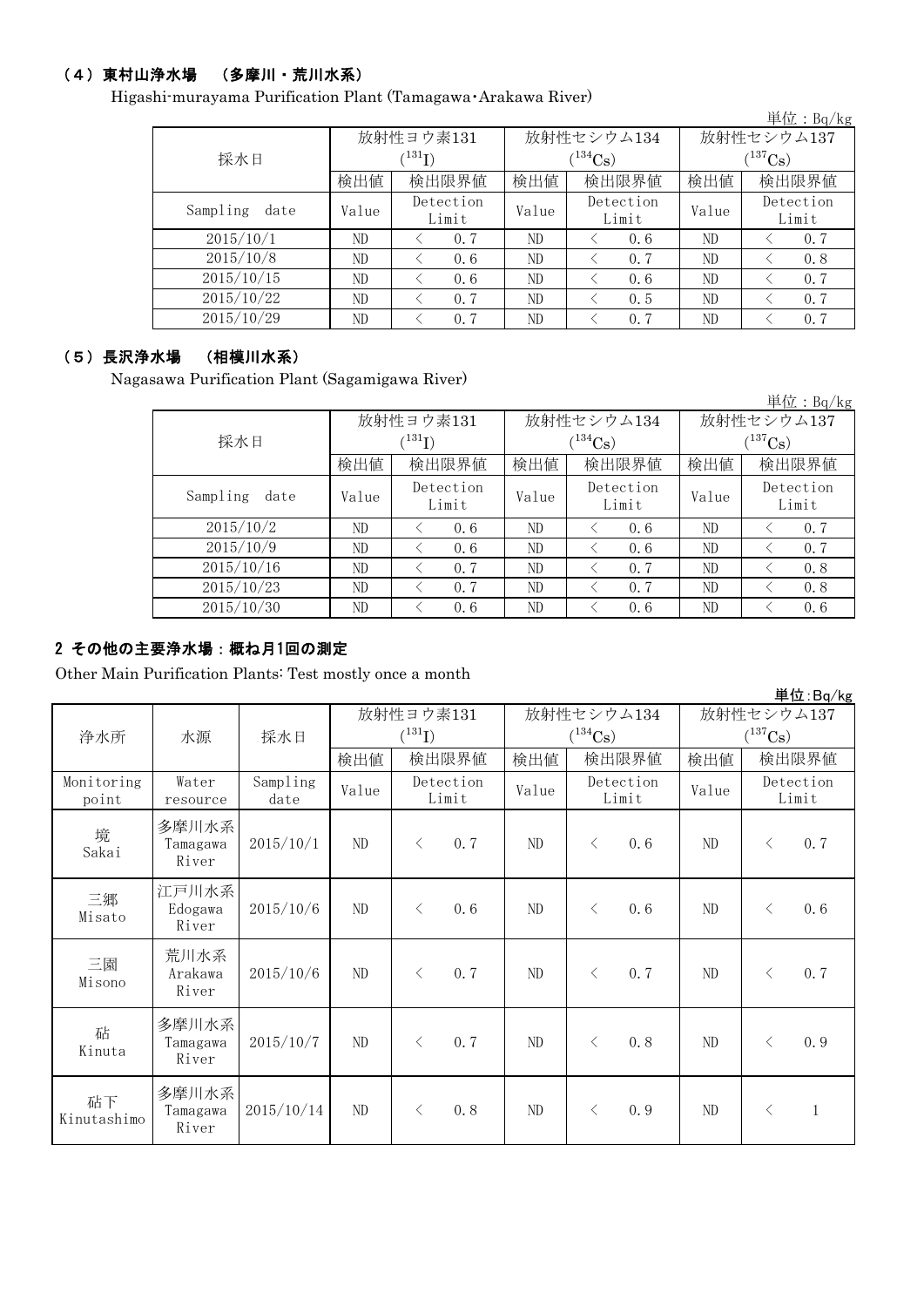## 3 多摩地区等の表流水・伏流水・浅井戸を水源とする浄水所:概ね月1回の測定

Water purification plants using surface water, subsoil water, or shallow well water in Tama Area: Test mostly once a month

| $V = 1.7717177$  |                  |          |                          |          |                                     |          | 単位: $Bq/kg$                         |  |
|------------------|------------------|----------|--------------------------|----------|-------------------------------------|----------|-------------------------------------|--|
| 浄水所              | 採水日              |          | 放射性ヨウ素131<br>$(^{131}I)$ |          | 放射性セシウム134<br>$(^{134}\mathrm{Cs})$ |          | 放射性セシウム137<br>$(^{137}\mathrm{Cs})$ |  |
|                  |                  | 検出値      | 検出限界値                    | 検出値      | 検出限界値                               | 検出値      | 検出限界値                               |  |
| Monitoring point | Sampling<br>date | Value    | Detection<br>Limit       | Value    | Detection<br>Limit                  | Value    | Detection<br>Limit                  |  |
| 戸倉<br>Tokura     | 2015/10/8        | $\rm ND$ | 0.7<br>$\langle$         | ND       | $\langle$<br>0.6                    | ND       | 0.6<br>$\langle$                    |  |
| 日原<br>Nippara    | 2015/10/15       | $\rm ND$ | 0.7<br>$\langle$         | ND       | 0.7<br>$\lt$                        | ND       | 0.6<br>$\langle$                    |  |
| 氷川<br>Hikawa     | 2015/10/15       | $\rm ND$ | 0.7<br>$\langle$         | ND       | 0.8<br>$\langle$                    | ND       | 0.7<br>$\langle$                    |  |
| 深沢<br>Fukasawa   | 2015/10/21       | $\rm ND$ | 0.7<br>$\langle$         | $\rm ND$ | 0.6<br>$\langle$                    | $\rm ND$ | 0.7<br>$\langle$                    |  |
| 大丹波<br>0taba     | 2015/10/22       | ND       | 0.8<br>$\langle$         | ND       | 0.6<br>$\langle$                    | ND       | 0.7<br>$\langle$                    |  |
| 小河内<br>Ogouchi   | 2015/10/28       | $\rm ND$ | 0.7<br>$\langle$         | $\rm ND$ | 0.6<br>$\langle$                    | $\rm ND$ | 0.7<br>$\langle$                    |  |
| ひむら<br>Himura    | 2015/10/28       | ND       | 0.8<br>$\lt$             | ND       | $\langle$<br>0.6                    | $\rm ND$ | 0.8<br>$\lt$                        |  |

### <表流水を水源とする浄水所> <surface water>

#### <伏流水を水源とする浄水所> <subsoil water>

|                       |                  |           |                    |       |                       |            | 単位: Bq/kg             |
|-----------------------|------------------|-----------|--------------------|-------|-----------------------|------------|-----------------------|
|                       |                  | 放射性ヨウ素131 |                    |       | 放射性セシウム134            | 放射性セシウム137 |                       |
| 浄水所                   | 採水日              |           | $(^{131}I)$        |       | $(^{134}\mathrm{Cs})$ |            | $(^{137}\mathrm{Cs})$ |
|                       |                  | 検出値       | 検出限界値              | 検出値   | 検出限界値                 | 検出値        | 検出限界値                 |
| Monitoring point      | Sampling<br>date | Value     | Detection<br>Limit | Value | Detection<br>Limit    | Value      | Detection<br>Limit    |
| 千ヶ瀬第二<br>Chigasedaini | 2015/10/14       | ND        | 0.8<br>$\langle$   | ND    | 0.5<br>$\langle$      | ND         | 0.7<br>$\lt$          |
| 日向和田<br>Hinatawada    | 2015/10/14       | ND        | $\langle$<br>0.7   | ND    | 0.8<br>$\langle$      | ND         | 0.8<br>$\lt$          |
| 成木<br>Nariki          | 2015/10/20       | ND        | 0.6<br>$\langle$   | ND    | 0.7<br>$\langle$      | ND         | 0.7<br>$\lt$          |
| 二俣尾<br>Futamatao      | 2015/10/20       | ND        | $\langle$<br>0, 7  | ND    | $\langle$<br>0.6      | ND         | 0.7<br>$\langle$      |
| 御岳山<br>Mitakesann     | 2015/10/21       | ND        | $\langle$<br>0.6   | ND    | 0.6<br>$\langle$      | ND         | 0.8<br>$\langle$      |
| 高月<br>Takatsuki       | 2015/10/26       | ND        | 0.7<br>$\langle$   | ND    | 0.7<br>$\langle$      | ND         | 0.8<br>$\langle$      |
| 沢井第一<br>Sawaidaiichi  | 2015/10/27       | ND        | 0.8<br>$\langle$   | ND    | 0.6<br>$\langle$      | $\rm ND$   | 0.9<br>$\langle$      |